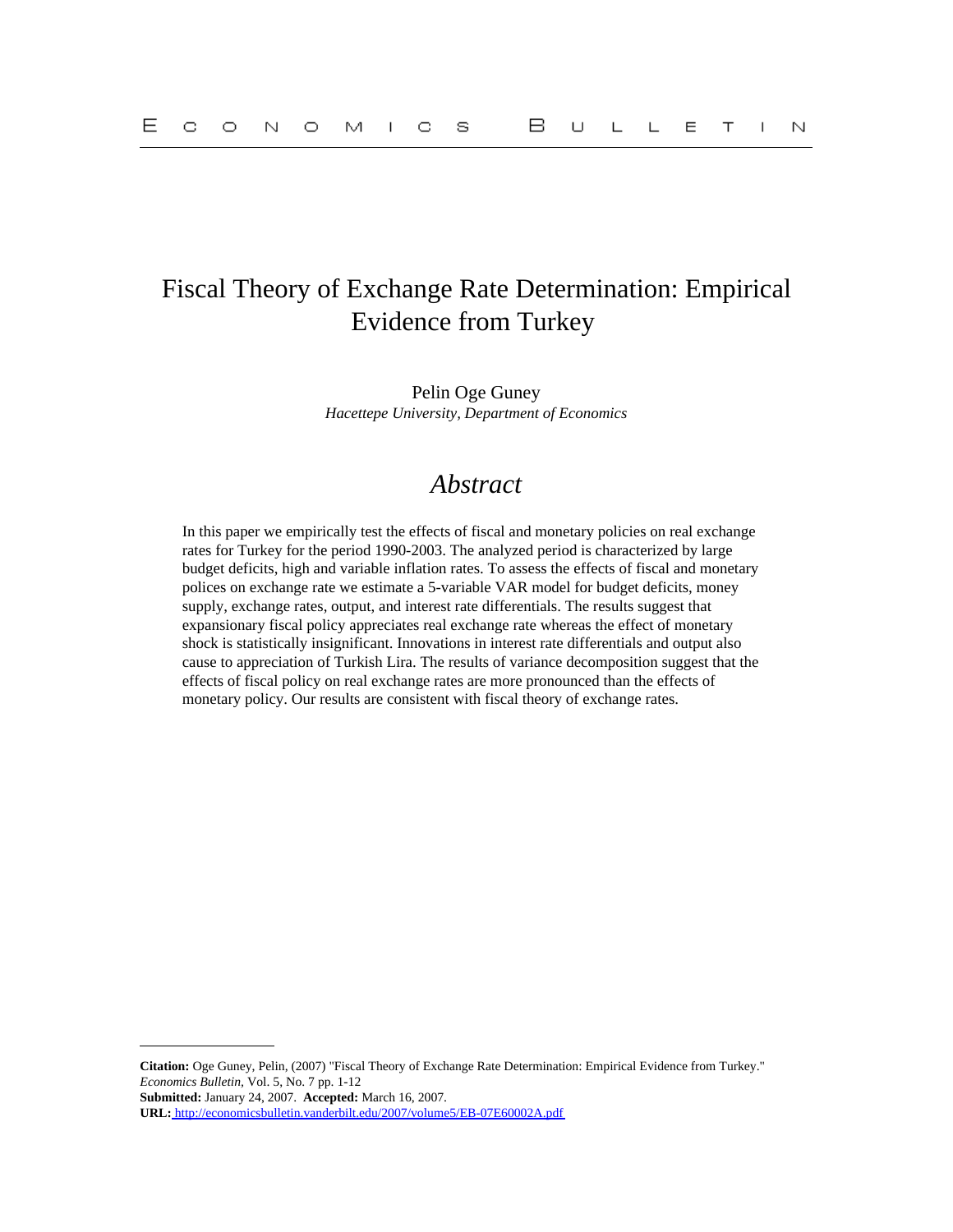### **I. INTRODUCTION**

Fiscal theory of price level links price determination to the government present value budget constraint. According to this constraint, the present value of future primary government surpluses must equal the value of current public debt. There are two different mechanism which enable satisfaction of the present value budget constraint. In the first mechanism, the fiscal authority adjusts primary surplus so that budget constraints holds for any sequence of price levels. In the case of such a regime (the socalled Ricardian regime), fiscal policy plays no role at all in price level determination. In the second mechanism, fiscal authorities set primary surpluses independent of the debt level and budget deficits play a dominant role in determination of general price levels. In this case (i.e., in the so-called non-Ricardian regime), the general price level is determined by the government's debt repayment requirement and adjusts so as to satisfy present value of budget constraint (see, for example, Woodford, 1994, 1995, 1996; Sims, 1994, 1998; and Canzoneri et al., 1998). Recently some researchers (e.g., Kawai and Maccini, 1995; Loyo, 1998; Dupor, 2000; Canzoneri et al. 2001; Daniel, 2001) have extended the fiscal theory of price level to open economy set-up, and showed that in non-Ricardian regimes fiscal policy is the major determinant of both price levels and exchange rates. In addition, some researchers (e.g., Hakkio; 1996; Chinn, 1997; Daly and Kearney, 1998; Balvers and Bergstrand, 2002) have provided empirical evidence supporting the view that fiscal policy has more power on both real and nominal exchange rates than monetary policy. Therefore, examination of relative power of fiscal and monetary policies on exchange rate dynamics is of greatest interest, for both academicians and policy-makers.

In this paper we empirically assess the fiscal theory of exchange rate determination for a high inflation country, namely for Turkey, for the period 1990-2003. The analyzed period is characterized by large budget deficits, high and variable inflation rates, and substantial fluctuations in exchange rates. Although the effects of fiscal policy on real exchange rates in the case of Turkey have been analysed before (e.g., Agenor et al., 1997), to the best of our knowledge, no study has examined relative importance of fiscal and monetary policies on real exchange rate dynamics. The results suggest that the effects of fiscal policy are greater than the effects of monetary policy. In addition, it has been found that interest rate differentials, which are a fiscal policy-driven variable, explain overwhelming part of fluctuations in the exchange rates.

The rest of the paper is organized as follows. In part 2 we briefly discuss developments in the Turkish economy during the analyzed period. In part 3 we present empirical results and part 4 concludes.

# **II. AN OVERVIEW OF THE TURKISH ECONOMY**

In this section we provide a brief overview of the Turkish economy during the period 1990-2003. Major macroeconomic indicators of the Turkish economy are presented in Table 2.1. The Turkish economy has experienced a high and volatile inflation during the period 1990-2003. The average inflation rate (as measured percentage change in GDP deflator) was 64.69%, reaching its highest level 107.3% in 1994 and its lowest level 22.3% in 2003. Turkey has undergone two economic crises during this period, in 1994 and in 2001. The Turkish economy declined by 6.1% in 1994 and by 9.5% in 2001,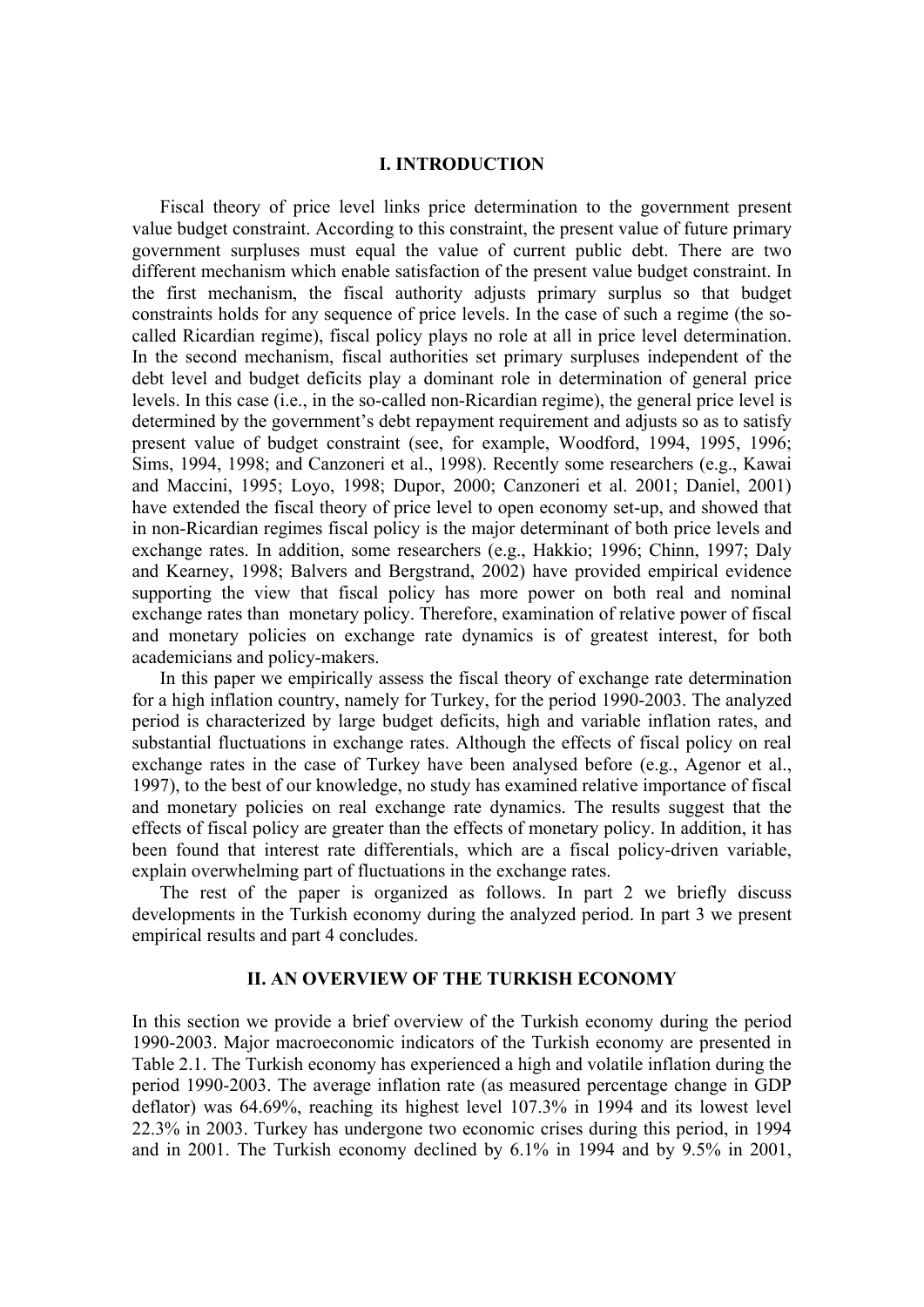experiencing its severest recession since 1950's. In addition, the 1999 earthquake that hit the most industrialised region of the country, caused to economic decline by 6.1%. The average real growth rate was around 3.38% during this period.

# (Table 2.1)

As argued by Telatar et al. (2003), the main factor behind inflationary process was the need to finance high budget deficits. During the first half of the 1980's Turkey has implemented tight fiscal policies to keep inflation under control. However, after end of stand-by agreement with IMF in 1986, inflation has gained acceleration and jumped to 69.7% in 1988 from its level of 33.5% in the previous year and remained at high levels during 1990's. The budget deficits were initially financed from central bank resources. After introducing domestic borrowing instruments in 1984, domestic borrowing has gained importance in financing budget deficits.

The expansionary fiscal policy increased not only budget deficits, but borrowing requirement and interest rates as well. The public sector borrowing requirement (PSBR) increased rapidly after abandonment of tight fiscal policy and reached to 10.2% in precrisis year 1993 from 3.6% in 1985. Short term borrowing at high interest rates caused a need for re-borrowing for debt repayments, and thus created a vicious cycle of high budget deficits and high interest rates. High domestic interest rates have attracted huge capital inflows commencing from 1989 when capital account were liberalised, what in term caused appreciation of the Turkish Lira. Appreciation of the Turkish Lira has been seen by the governments as a mean of fighting high inflation rates (Aşıkoğlu and Uçtum, 1992).

Commencing from 1993, in order to cover budget deficits, central bank resources have been used intensively along with foreign borrowing. In the same time interest rates on domestic borrowing instruments have been suppressed by administrative decisions. For this purpose, six out of nine domestic borrowing tenders were cancelled in November-December 1993 period. However, such interventions were not successful and interest rates continued to rise and maturity of domestic borrowing has shortened further. On the other hand, two leading credit rating agencies have downgraded credit note of Turkey in January 1994, which has been perceived as downturn in economic condition. Under these conditions economic units have lost credence to government and demand for foreign currency has increased dramatically. The Central Bank of Republic of Turkey has used most of its reserves to stabilise exchange rates. These interventions were not successful and worsened economic conditions necessitated extensive reforms.

Stabilisation program launched on April 5, 1994 aimed at stabilisation of value of the Turkish Lira and ensuring financial and economic stability. Turkish Lira was devaluated, prices of state economic enterprises and tax rates were increased, and new taxes were introduced. The stabilisation program has been successful in stabilising financial markets and reducing PSBR. In the pre-crisis year 1993 the ratio of PSBR to GDP was 10.2%. This ratio has been reduced to 6.16% in 1994 and further to 4.97% in 1995. After the crisis was defeated successfully, however, the government once more switched to expansionary fiscal policies, mainly due to political considerations. Tight fiscal policies were in force until second half of the year 1995, when general elections were hold.

Since comprehensive reforms were not undertaken to reduce public sector deficits, the April 1994 stabilisation program had only a limited effect. The public sector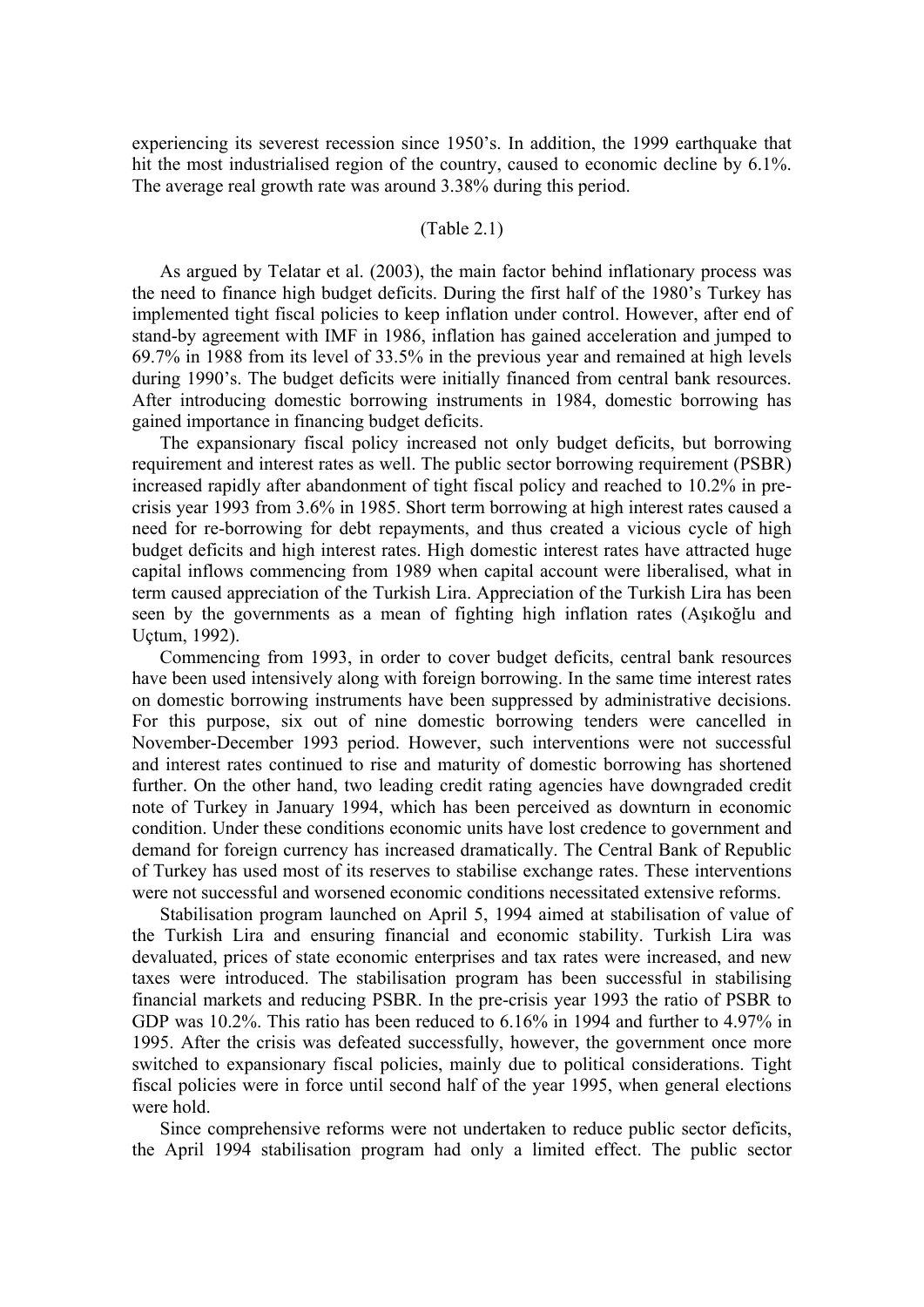borrowing requirement and domestic debt stock relative to GDP began to rise again commencing from 1996, reaching their peak values in 1999. The sharp increase in PSBR relative to GDP was mainly a result of economic recession due to the earthquake that hit the most industrialised region of the country and increased government expenditures to remove consequences of the natural disaster. In order to cover increased government expenditures due to earthquake, new taxes were introduced and existing tax rates were increased.

Turkey has adopted an exchange rate based stabilisation programme in December, 1999 under support of IMF. In addition to using a basket of 1 USD and 0.77 DEM as the nominal anchor, the programme envisaged implementing structural reforms, tight fiscal policies and large-scale privatisation. While budget deficits and PSBR relative to GDP were reduced by 1% and 3.8%, respectively, the ratio of domestic debt stock to GDP was reduced by only 0.3% in 2000. Although there was a slight improvement in public finance conditions, the failure of the government to implement massive structural reforms and privatisation has reduced the credibility of the stabilisation program and inflation rate remained high at 51% per year. Fixed devaluation rates coupled with initial high interest rates had increased short term capital inflows and caused to appreciation of the Turkish Lira and decrease in interest rates. The banking crisis in November, 2000 reduced credibility of the programme. The financial support provided by IMF under extra reserve facility in November/December 2000 just postponed a new crisis and failed to prevent it. The exchange rate stabilisation programme was abandoned in February 2001 in face of speculative attacks. The Turkish economy has experienced its severest economic crisis in 2001: overnight interbank rates rose to above 4,000%, Turkish Lira depreciated by 40% in a day against USD, and the economy declined by 9.5% in that year. Although exchange rate anchoring was abandoned, the stabilisation programme was in force thereafter with major changes. One of the major amendments introduced in the programme was tightening fiscal policy further, increasing the ratio of primary surplus to GDP to 6.5% over its level of 3.7% envisaged for the year 2000. Furthermore, the law on the Turkish Central Bank has been amended in April 2001, and the central bank was granted independence in conduct of monetary policy. The principal task of the bank was stipulated as ensuring price stability.

As briefly outlined above, fiscal imbalances played a great role in dynamics of the Turkish economy, consistent with findings of Celasun et al. (1999) and Telatar et al. (2003). Therefore, it is worth to assess the role of fiscal policies on exchange rates, which are of one of the important variables for open economies like Turkey. Examination of the relative effects of major determinants of exchange rates has important implications for both policy-makers and academicians. In this paper we confine ourselves to assessing relative importance of fiscal and monetary policies on real exchange rates, which, according to general belief, are primary determinants of exchange rates. Now we turn to estimate the effects of fiscal and monetary policies on real exchange rates. Our empirical model and results are presented in the following section.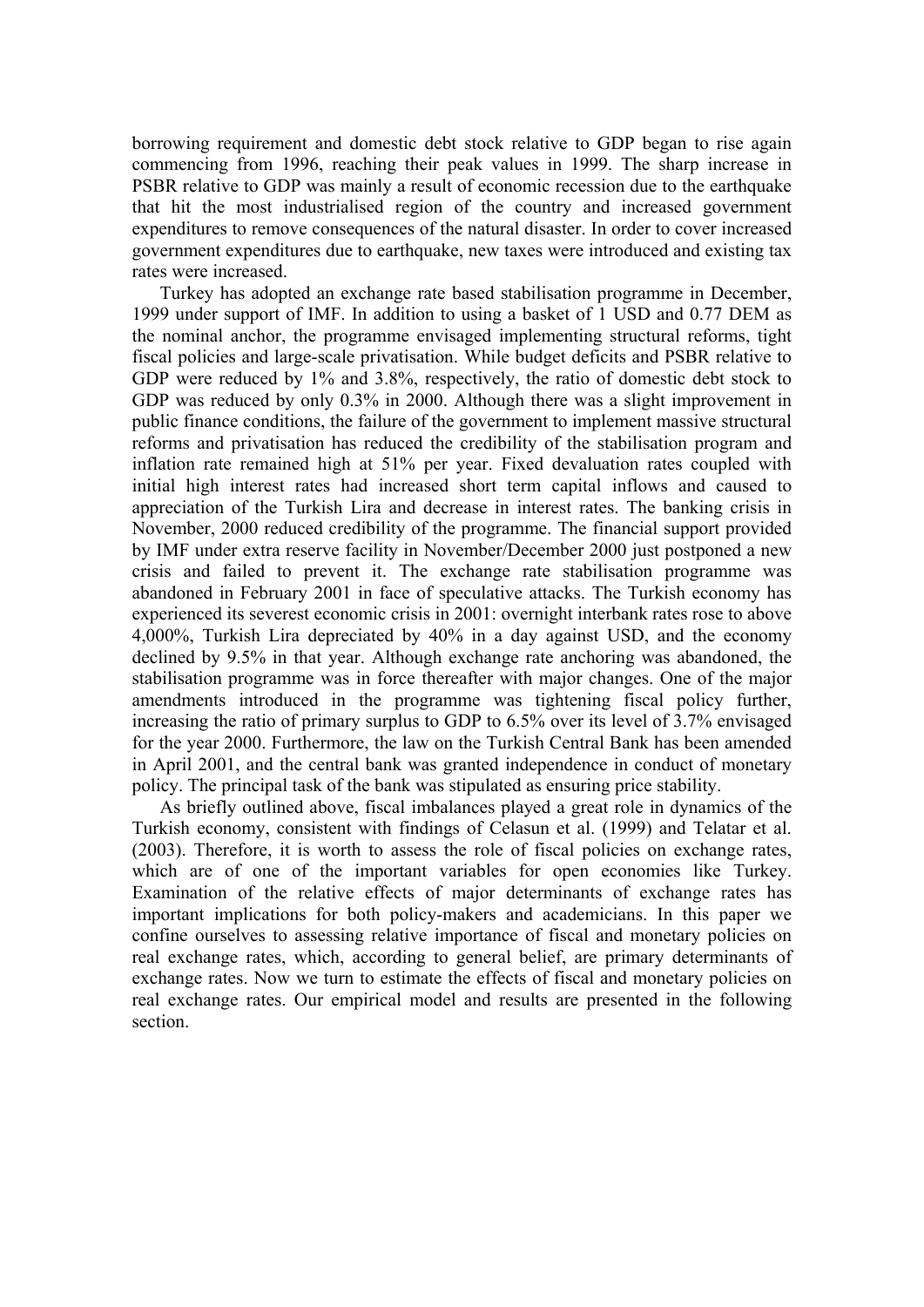#### **III. EMPIRICAL MODEL AND ESTIMATION RESULTS**

<span id="page-4-0"></span>The effects of fiscal and monetary policies on exchange rates were estimated under framework of the following unrestricted vector autoregressive (VAR) model using monthly data spanning the period  $1990:01-2003:12<sup>1</sup>$  $1990:01-2003:12<sup>1</sup>$ :

 $A(L)X_t = u_t$  $A(L) = I - A_1 L - A_2 L^2 - \cdots - A_P L^P$  $E(u_t) = 0$ ,  $E(u_t, u_t) = \sigma^2$ ,  $E(u_t, u_s) = 0$  for  $t \neq s$ , and  $E(X_t, u_s) = 0$  $X_t = (B_t, M_t, R_t, Y_t, FX_t)$ 

Here  $X_t$  is (1x*n*) vector of time series, *A* is (*nxn*) matrix of coefficients, *u* is (*nx1*) vector of error terms, and *L* is lag operator (i.e.,  $L^j X_i = X_{i-j}$ ). The variables included in the vector  $X_t$  are consolidated budget deficits  $B_t$ , narrow money supply measured as M1,  $M_t$ , trade weighted real exchange rate  $FX_t$ , industrial production index  $Y_t$ , and interest rate differential *R<sub>t</sub>*. Interest rate differential was calculated as  $R_t = (1 + i_t)^{1/12} - (1 + i_t^*)^{1/12}(s_{t+1}/s_t)$ , where  $i_t$  is domestic interest rate (of treasury bills),  $i_t^*$  is foreign interest rate (LIBOR on 3 month USD deposits), and  $s<sub>i</sub>$  is the spot rate of USD at date t. Domestic interest rates were taken from SPO, LIBOR rates from IFS, and all other variables were sourced from CBRT.

Since budget deficits at monthly frequency include both positive and negative values, in order to deal with stationarity and seasonality problem, we take annual rates of change  $(\Delta Z_t = (Z_t - Z_{t-12}) / Z_{t-12})$  of all variables except for interest rate differential. The VAR model assumes that all variables included in the model are stationary. The results of unit root tests of the variables in the model are given below in Table 3.1. We also included dummy variables for 1994 and 2001 crises. The lag length in the model was chosen by using Akaike Information Criterion.

### (Table 3.1)

The effects of variables in the model on exchange rate were assessed by impulse response functions and variance decomposition using Cholesky decomposition. It is well known that the Cholesky method of decomposing is sensitive to ordering of variables. Therefore, our particular ordering in computing impulse responses and variance decomposition was budget deficits, money supply, interest rate differential, industrial production and exchange rates, assuming that the budget deficit is the most exogenous variable in the model. However, different ordering of variables did not affect the results provided here.

1

<sup>&</sup>lt;sup>1</sup> The time span of the data was restricted by data availability. The interest rates were not available before January 1989 and the definitions of the consolidated budget items were changed commencing from January 2004. Since we compute annual rates of change, the beginning of the sample is January 1990.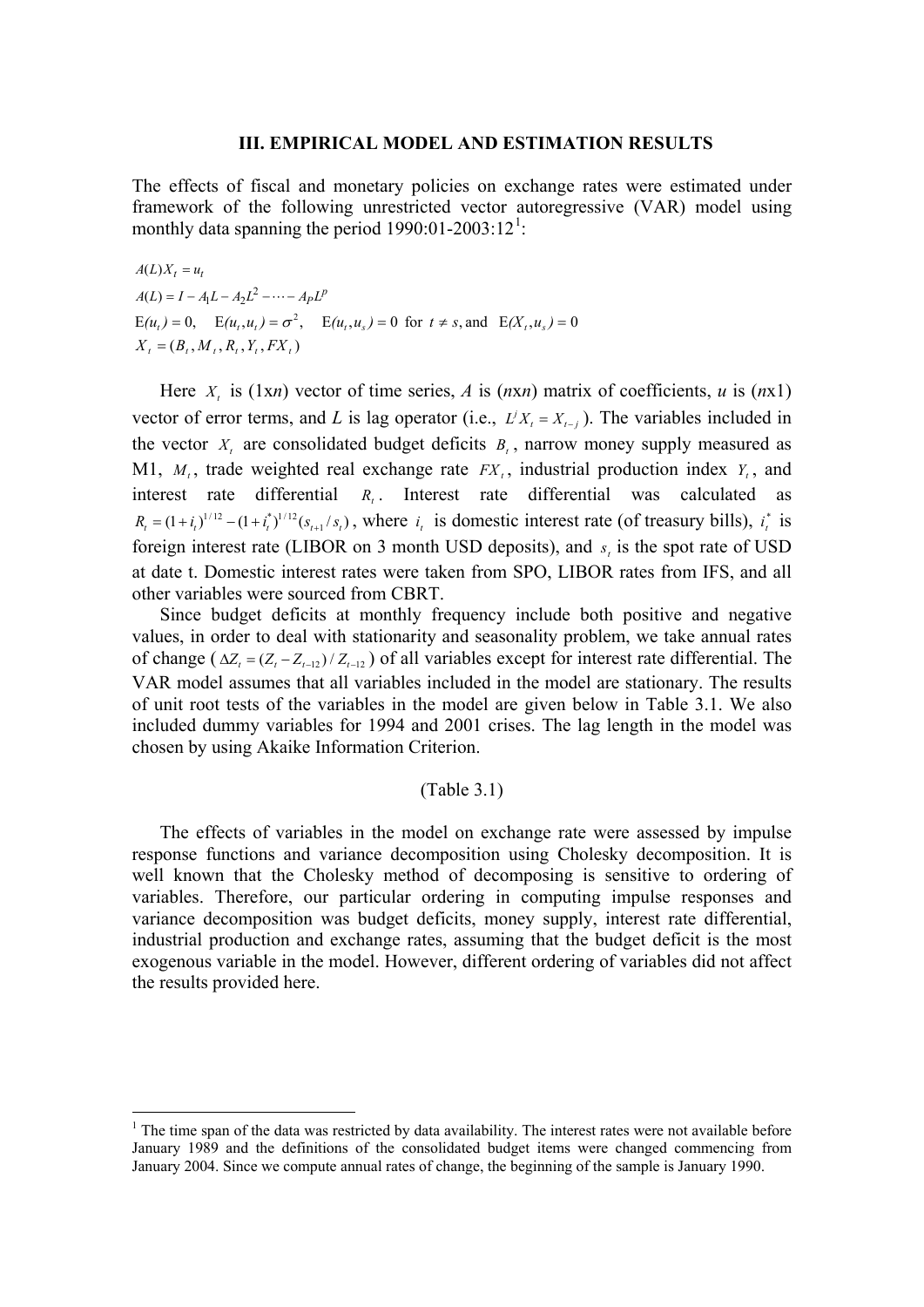### **3.1. Dynamic response of exchange rates to policy variable shocks**

The impulse response functions of the real exchange rates to one standard deviation innovations in budget deficit growth rate, money supply growth rate, interest rate differentials and industrial production growth rate are provided in Figure 1 below. The dotted lines are two standard error bands, which are used as a measure of statistical significance.

As the figure evidences, an unexpected increase in budget deficits cause to temporary appreciation of the real exchange rate. This finding is consistent with findings of Agenor et al. (1997), who also reports that an increase in government expenditures lead to appreciation of real exchange rates. This result agrees with theoretical predictions, as well. As pointed out by Telatar (2002), the Turkish economy has operated in a non-Ricardian regime, in which an increase in budget deficits is not accompanied by corresponding increase in private savings. Therefore, an increase in government spending – mainly on home goods, which are the main component of public outlays in the case of Turkey – requires an increase price of non-traded goods in order to bring the market into equilibrium. Thus, increases in budget deficits lead to increases in relative price of non-traded goods, i.e., appreciation of real exchange rate.

Innovations in the money supply cause depreciation of the real rates as expected. However, the effects of money supply shocks on real exchange rates are not statistically significant. An increase in the money supply is expected to increase nominal exchange rates as well as general price levels. The effects of monetary shocks on real exchange rates thus shall depend on relative effects of money on nominal exchange rates relative to price levels. As the figure evidences, the monetary shock affects both nominal exchange rates and price level almost proportionally, though the effect of money innovations on real exchange rates are only marginally insignificant in the first month after the shock hits the economy, implying that nominal exchange rates adjusts faster to money innovations than price level.

# (Figure 3.1)

An increase in interest rate differential causes real exchange rate to appreciate. This is an expected result, since as domestic interest rates rises, capital inflows intensifies, what in turn suppresses nominal exchange rates, and thus leads to appreciation of the real exchange rate. Finally, output growth also causes real exchange rates to appreciate, consistent with the well-known Balassa-Samuelson effect, assuring that economic growth leads to real exchange rate appreciation.

# **3.2. Variance Decomposition Analysis**

The relative contribution of each variable to real exchange rate fluctuations is assessed by variance decomposition using Cholesky method of decomposing, provided in Table 3.2 below. The contribution of the variance of the budget deficits to the variance of the real exchange rate is about 5% after one month, and reaches 12.6% after 3 months and 19.3% after two years. On the other hand, the contribution of the variance of money supply to the variance of the exchange rates is only 2.5% after one month and increases to about 3.4% after two years. As the table reveals, the most important variable in explaining variance of the exchange rates is interest rate differential. The contribution of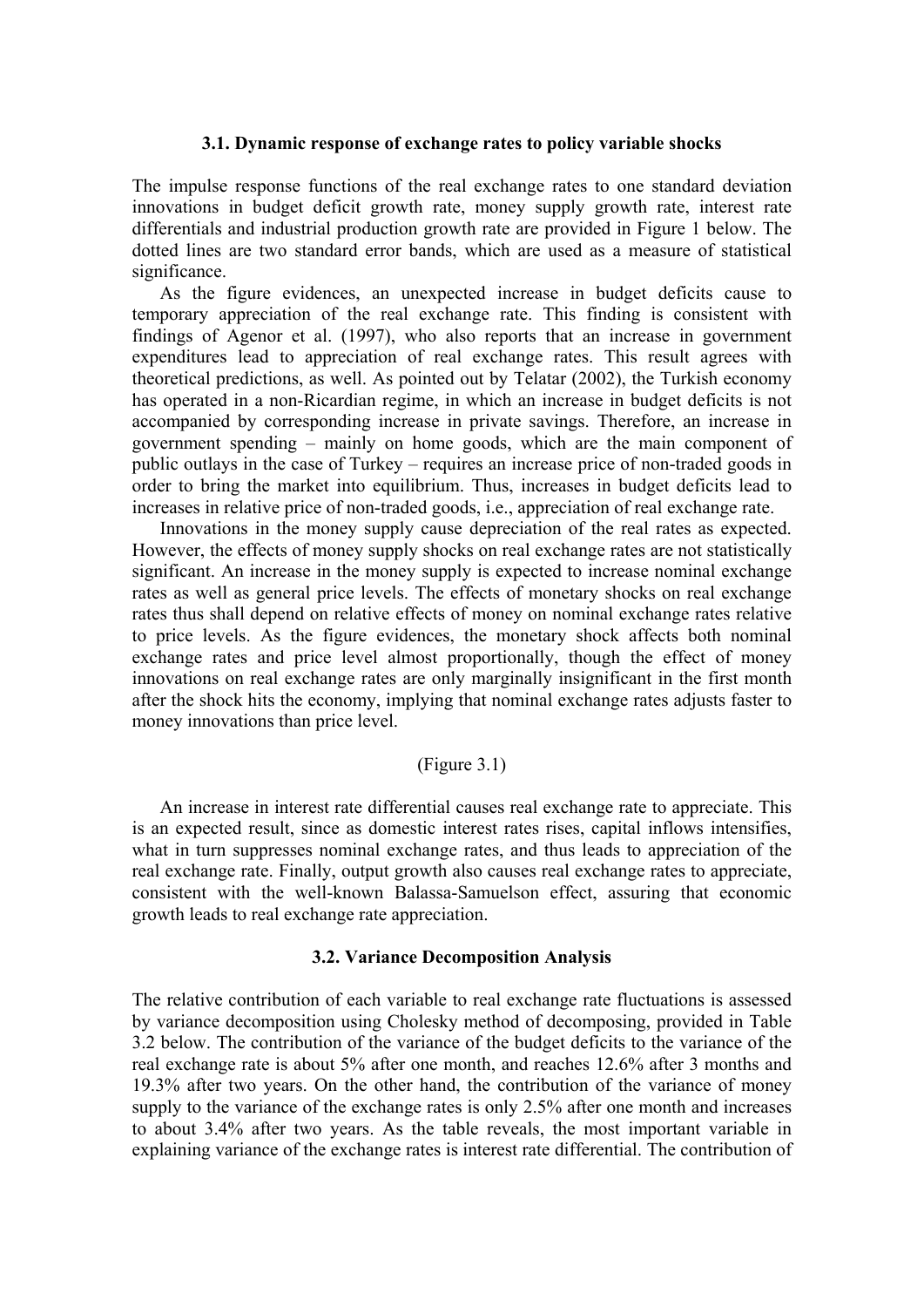the variance of the interest rate differential to that of the real exchange rate is about 23.7% after one month, and reaches 41.4% after one year, exceeding the percentage contribution of the real exchange rate variance to itself. The contribution of the variance of output to the variance of exchange rate is also relatively high, around 15% after one year.

#### (Table 3.2)

As can be seen, the contribution of the variance of money to that of the real exchange rate is the smallest, whereas the contribution of the fiscal policy and interest rate differential (which is a fiscal policy-driven variable) to the variance of exchange rates is fairly high, rising above 50% after one year. This finding implies that fiscal policy is the most important factor affecting real exchange rates in Turkey. The fiscal policy affects exchange rates through two channels: (i) by increasing price of non-traded goods, and (ii) by increasing capital inflows through rising domestic interest rates.

# **IV. Conclusion**

In this paper we have examined the importance of fiscal and monetary policies on real exchange rates in Turkey in the period from 1990 to 2003. The analyzed period is characterized by large budget deficits, high and variable inflation rates, and substantial fluctuations in exchange rates. By estimating a 5-variable VAR model for budget deficits, money supply, exchange rates, output, and interest rate differentials we showed that innovations in budget deficits, interest rate differentials and output growth rate cause to appreciation of real exchange rates, consistent with theoretical expectations. Although it has been found that an increase in money supply initially leads to depreciation of real exchange rates, the effects of money on real exchange rates were found to be marginally insignificant. It is found that interest rate differentials and budget deficits explain a major part of variations in exchange rates. All in all, our results suggest that fiscal policy has more power than monetary policy on exchange rates, consistent with fiscal theory of exchange rates.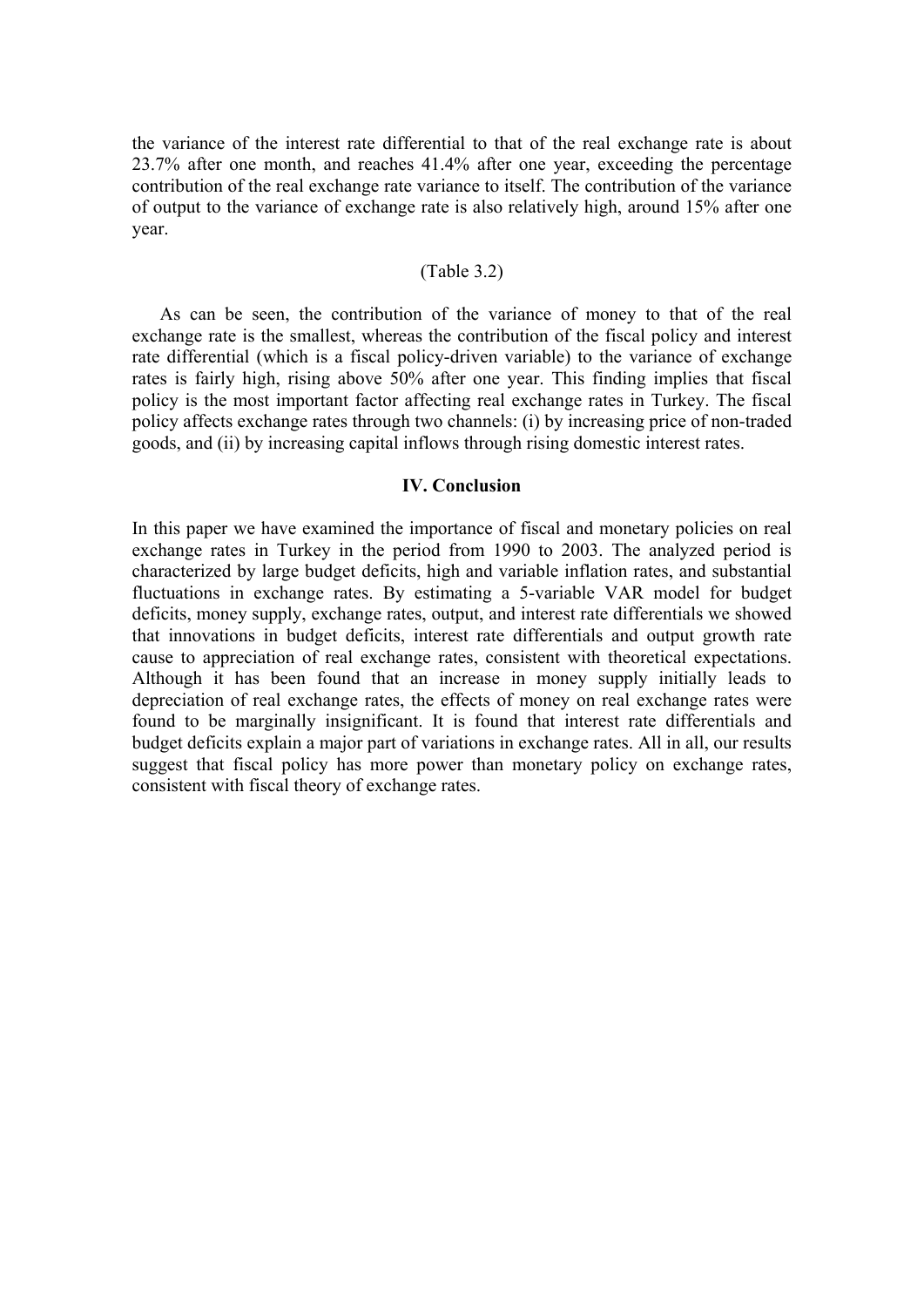|                                    | 1990 | 1991 | 1992  | 1993 | 1994  | 1995  | 1996  | 1997  | 1998    | 1999   | 2000  | 200     | 2002   | 2003        |
|------------------------------------|------|------|-------|------|-------|-------|-------|-------|---------|--------|-------|---------|--------|-------------|
| Real GDP Growth Rate               | 9.4  | 0.3  | 6.4   | 8.1  | $-6.$ | 8.0   |       | 8.3   | 3.9     | $-6.1$ | 6.3   | $-9.5$  | 7.9    | 5.9         |
| Percentage change in GDP Deflator  | 57.6 | 59.2 | 63.5  | 67.4 | 107.3 | 87.2  | 78.0  | 81.2  | 75.3    | 55.8   | 50.9  | 55.3    | 44.4   | 22.5        |
| Consolidated Budget Deficit/GDP    | 3.0  | 5.3  | 4.3   | 6.7  | 3.9   | 4.0   | 8.3   | .6    |         | 11.9   | 10.9  | 16.9    | 15.2   | $\vert$ 1.3 |
| PSBR/GDP                           | 7.3  | 10.1 | 10.5  | 10.2 | 6.2   | 5.0   | 8.6   |       | 9.4     | 15.6   | 11.8  | 16.5    |        | 9.4         |
| Domestic Interest Rates            | 54.0 | 80.5 | 87.7  | 87.6 | 164.4 | 121.9 | 135.2 | 127.2 | 22.5    | 109.5  | 38.0  | 96.2    | 63.8   | 45.0        |
| Real Exchange Rate                 | 117  | 129  | 114.9 | 125. | 95.7  | 103.  | 101   | 115.9 | 20.9    | 27.3   | 147.6 | 16.3    | 125.4  | 140.6       |
| M <sub>2</sub> Growth Rate         | 65.  | 53.6 | 64.8  | 54   | 95.4  | 12.7  | 97.7  | 107.2 | 100.6   | 101.8  | 57.   | 57.9    | 35.1   | 31.1        |
| Portfolio Investments (million \$) | 547  | 623  | 241   | 3917 | 158   | 237   | 570   | 1634  | $-6711$ | 3429   | 1022  | $-4515$ | $-593$ | 2465        |
| Domestic Debt Stock/GDP            | 14.4 | 15.4 | 7.6   | 7.9  | 20.6  | 17.3  | 21.0  | 21.4  | 21.1    | 29.3   | 29.0  | 69.2    | 54.5   | 54.5        |

**Table 2.1 Selected Macroeconomic Variables** 

GDP: Gross Domestic Product, PSBR: Public Sector Borrowing Requirement

Source: State Planning Organisation, Undersecretariat for Treasury, and Central Bank of Republic of Turkey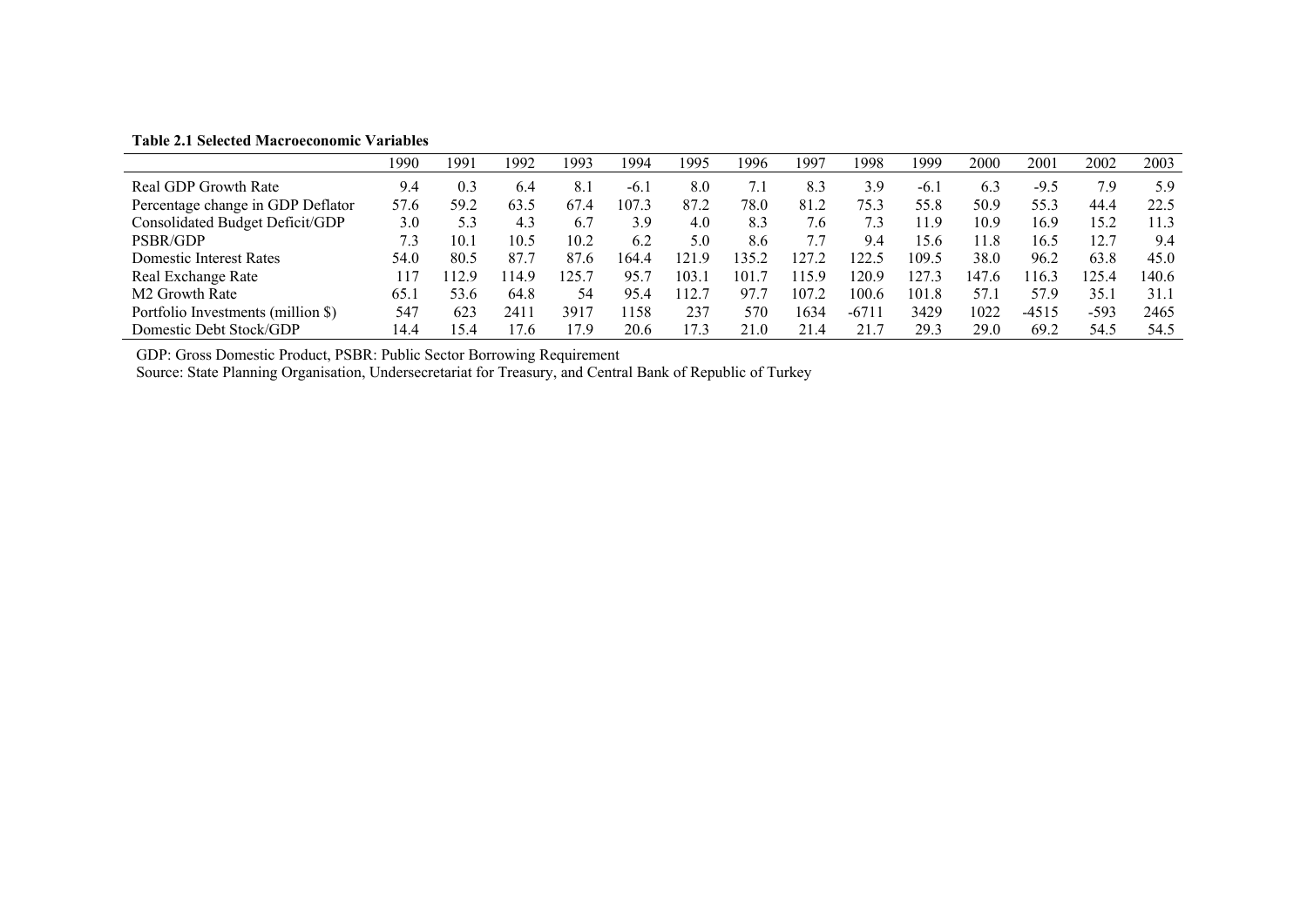#### **Table 3.1 Unit Root Test Results**

|            | <b>Number of Lags</b> | ADF        | PP                    |
|------------|-----------------------|------------|-----------------------|
|            |                       |            | <b>Test statistic</b> |
| $\Delta B$ |                       | $-4.554**$ | $-5.789**$            |
| R          |                       | $-9.741**$ | $-9.571**$            |
| ΔFX        |                       | $-4.212**$ | $-3.684**$            |
| ΔM         |                       | $-3.209*$  | $-2.930*$             |
| $\Delta Y$ |                       | $-3.347*$  | $-6.627**$            |

 Note: All regressions include an intercept. \*\* and \* denote significance at %1 and 5% levels. The value k is the lag order selected by AIC.

| Period                                                                                           | <b>Budget Deficits</b> | Money Supply | <b>Interest Rate</b> | Output   | Real Exchange |  |  |  |
|--------------------------------------------------------------------------------------------------|------------------------|--------------|----------------------|----------|---------------|--|--|--|
|                                                                                                  |                        |              | Differential         |          | Rate          |  |  |  |
|                                                                                                  | 5.219591               | 2.490260     | 23.71142             | 4.198798 | 64.37993      |  |  |  |
| 3                                                                                                | 12.55163               | 1.642340     | 23.58046             | 11.93560 | 50.28997      |  |  |  |
| 6                                                                                                | 12.49896               | 2.007545     | 32.66653             | 14.76052 | 38.06645      |  |  |  |
| 12                                                                                               | 11.51871               | 2.664366     | 41.35493             | 15.02143 | 29.44057      |  |  |  |
| 18                                                                                               | 16.88159               | 2.554653     | 38.39067             | 13.45430 | 28.71879      |  |  |  |
| 24                                                                                               | 19.34940               | 3.389204     | 36.76277             | 13.11811 | 27.38052      |  |  |  |
| Ordering: Budget deficits, money supply, interest rate differentials, output, real exchange rate |                        |              |                      |          |               |  |  |  |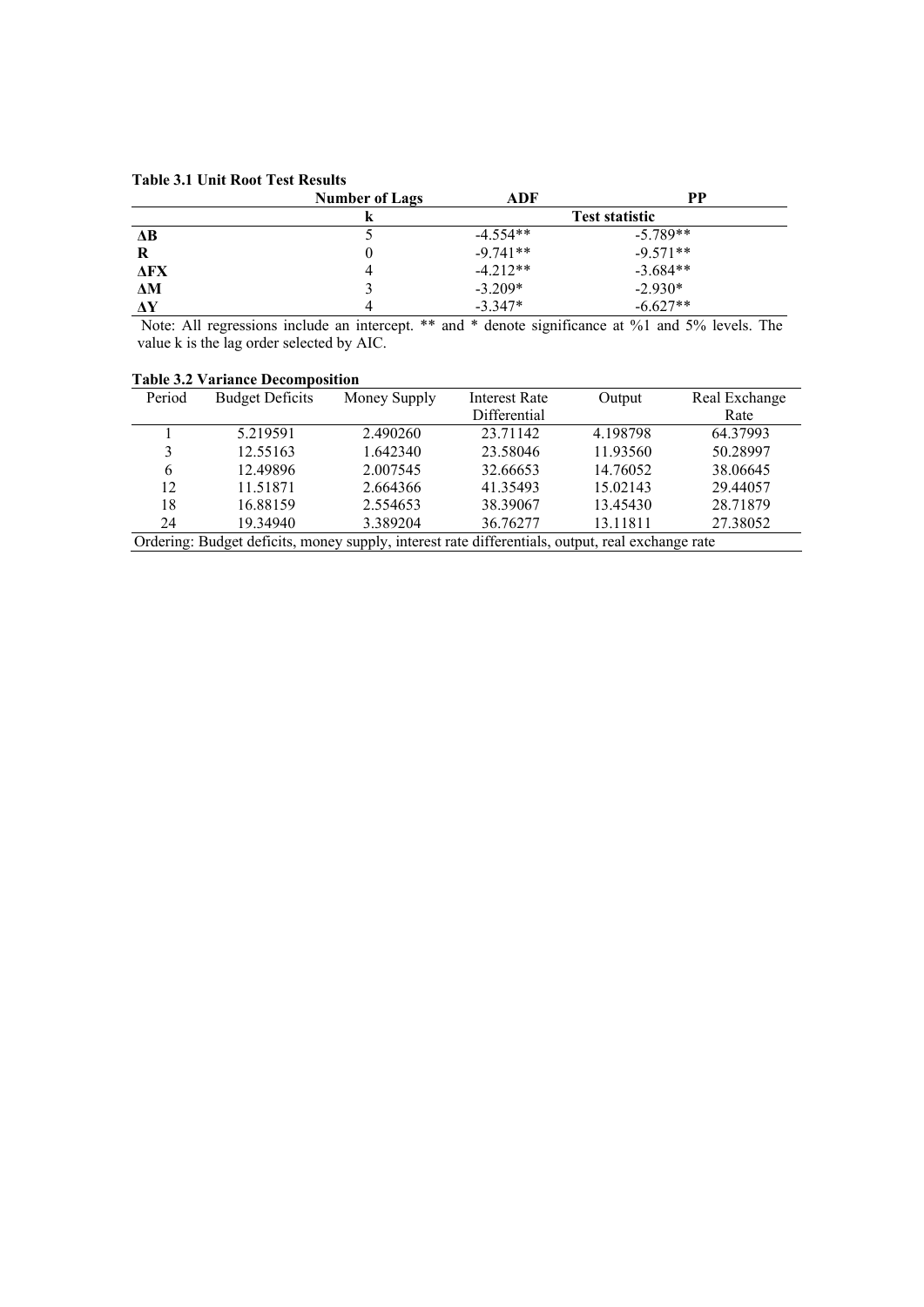



c) Response to money supply innovations d) Response to output growth innovations



a) Response to budget deficit innovations b) Response to interest rate differential innovations



# **Figure 3.1 Response of Real Exchange Rate to One Standard Innovations**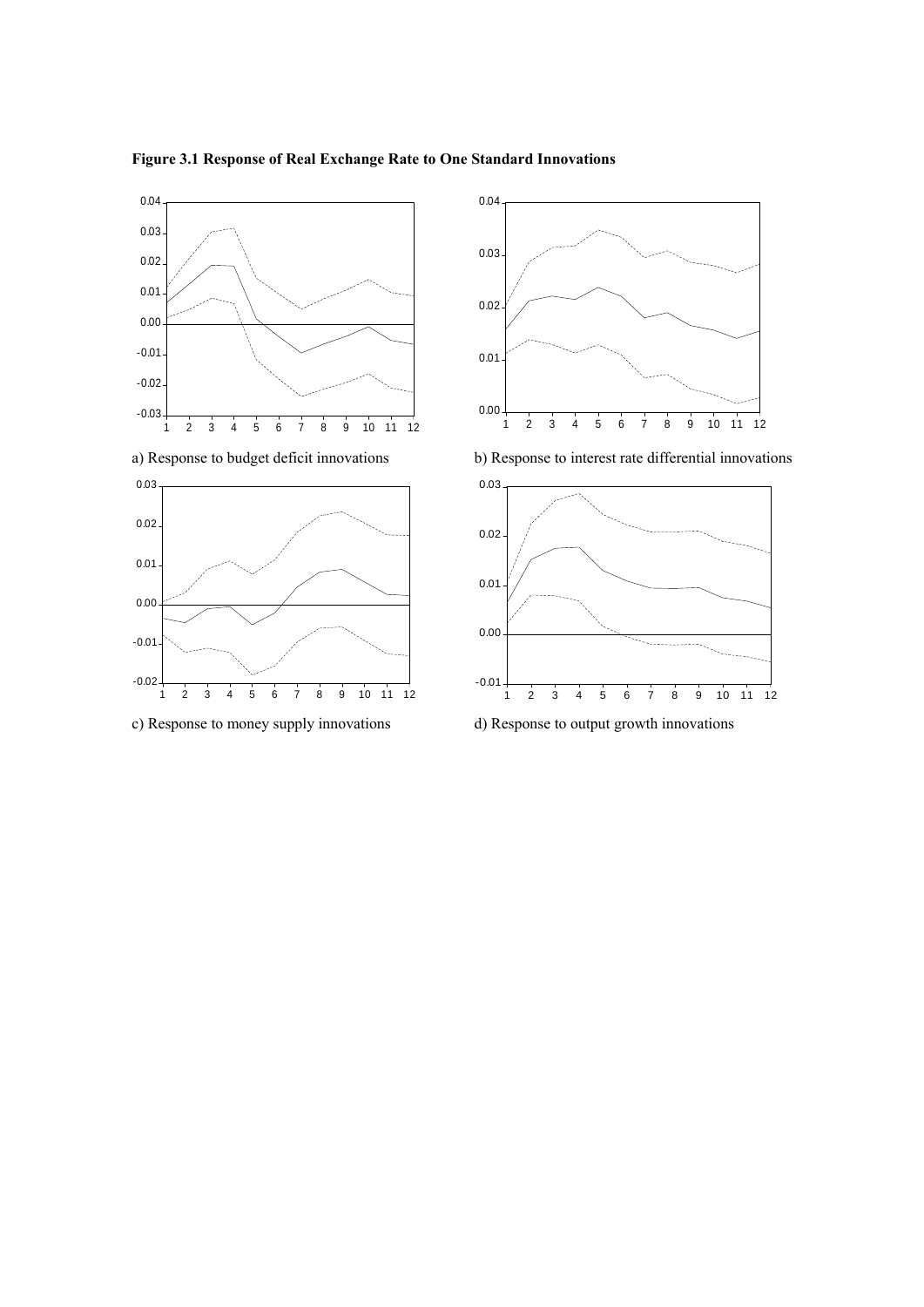#### **REFERENCES**

Agenor, P.-R., McDermott, C.J. Üçer, M. (1997) Fiscal imbalances, capital inflows, and the real exchange rate: The case of Turkey, *European Economic Review*, 41, pp. 819-825

Aşikoğlu, Y., Uçtum, M. (1992) A critical evaluation of exchange rate policy in Turkey, *World Development*, 20, pp. 1501–1514

Balvers, R. and Bergstrand, J. (2002) Government expenditure and equilibrium real exchange rates, *Journal of International Money and Finance*, 21, pp. 667-692.

Canzoneri, M., Cumby, R., Diba, B. (1998) Is the price level determined by the needs of fiscal solvency? CEPR Discussion Paper no. 1772, January 1998

Canzoneri, M., Cumby, R., Diba, B. (2001) Fiscal discipline and exchange rate regimes, *The Economic Journal*, October, pp. 667-690.

Celasun, O., Denizer, C. He, D. (1999) Capital flows, macroeconomic management, and the financial system: Turkey, 1989-97, World Bank Working Paper No 2141.

Chinn, D.M. (1997) Paper pushers or paper money? Empirical assessment of fiscal and monetary models of exchange rate determination, *Journal of Policy Modeling*, 19, pp. 51-78

Daly, K.J. and Kearney, C. (1998) Fiscal financing decisions and exchange rate variability, *Journal of Economic Studies*, 25, pp. 309-327

Daniel, Betty C. (2001) The fiscal theory of the price level in an open economy, *Journal of Monetary Economics*, 48, pp. 293–308.

Dupor, B. (2000) Exchange rates and the fiscal theory of the price level, *Journal of Monetary Economics*, 45(3), pp. 613-630.

Hakkio, C.S. (1996) The effects of budget deficit reduction on the exchange rate, *Economic Review*, FED of Kansas City, Third Quarter, pp.21-38

Kawai, M. and Maccini, L.J. (1995) Twin deficits versus unpleasant fiscal arithmetic in a small open economy, *Journal of Money, Credit, and Bunking*, 27, pp. 639-658

Loyo, E. (1998) Going international with the fiscal theory of the price level, Manuscript, John F. Kennedy School of Government, Harvard University

Sims, C. A. (1994) A simple model for study of the determination of the price level and the interaction of monetary and fiscal policy, *Economic Theory,* 4, pp. 381**-**399.

Sims, Christopher A. (1998) Econometric implications of the government budget constraint, *Journal of Econometrics*, 83, pp. 9-19

Telatar, E. (2002) Türkiye'de iktisat politikasi rejiminin ampirik olarak belirlenmesi, *İktisat, İşletme ve* 

*Finans*, 198(17), pp. 61-70

Telatar, E., Telatar, F., and Ratti, R.A. (2003) On the predictive power of the term structure of interest rates for future inflation changes in the presence of political instability: the Turkish economy, *Journal of Policy Modeling*, 25 , pp. 931–946

Woodford, M. (1994) Monetary policy and price-level determinacy in a cash-in-advance economy, *Economic Theory*, 4, pp 345-380